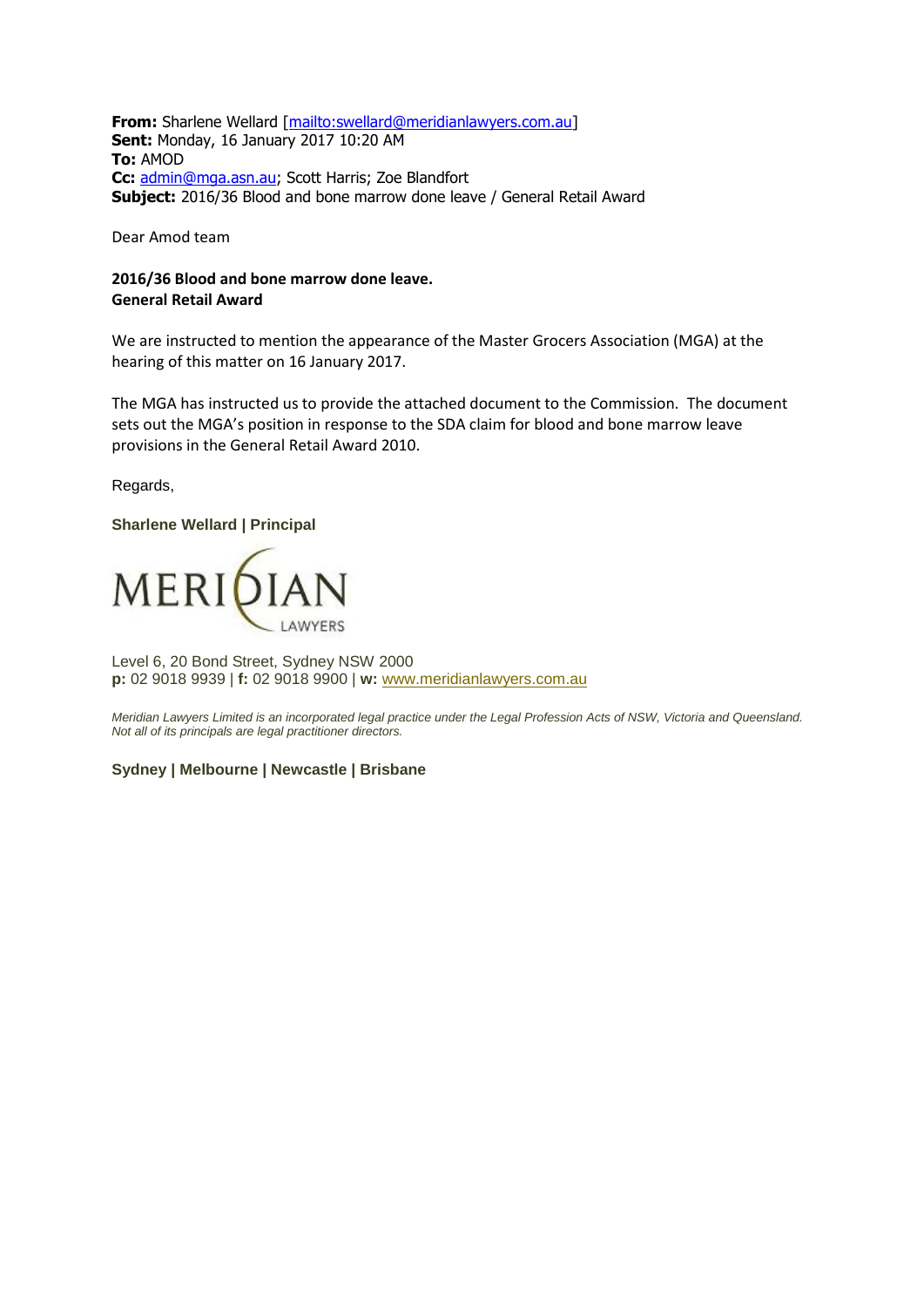

12 January 2017

Attention: Scott Harris Pharmacy Guild Australia 10 National Circuit Canberra ACT 2600

# BY EMAIL: [Scott.Harris@guild.org.au](mailto:Scott.Harris@guild.org.au)

Dear Mr Harris,

# **Re: AM2016/36 – Blood and bone marrow donor leave**

We refer to the above application that the Shop Distributive and Allied Employees Association (SDA) have made claims to insert new provisions for Blood and bone marrow donor leave into the *Fast Food Industry Award 2010*, *General Retail Industry Award 2010*, *Hair and Beauty Industry Award* and the *Pharmacy Industry Award 2010*.

Master Grocers Australia (MGA) is a national employer industry association representing independent grocery and liquor stores in all States and Territories of Australia. Independent supermarkets and liquor stores comprise a significant subsector of the retail industry. The stores operate under banners such as IGA, Foodland, FoodWorks, Friendly Grocer, SPAR, Cellarbrations, Bottle-O, IGA Liquor, Local Liquor and Bottlemart.

The majority of our members operate under the GRA. As a result, the application of a blood and bone marrow leave clause will greatly affect them. The general consensus of MGA's members is that they oppose the new provisions for Blood and bone marrow donor leave. Our members are small businesses and cannot afford to pay for additional leave that would usually be absorbed in the National Employment Standards. If any of our members were minded to provide blood donor leave to their employees they are able to do so in an enterprise agreement, therefore making the clause unnecessary to include in the GRA. Furthermore, this does not deter employers from providing the blood donor and bone marrow leave at their discretion.